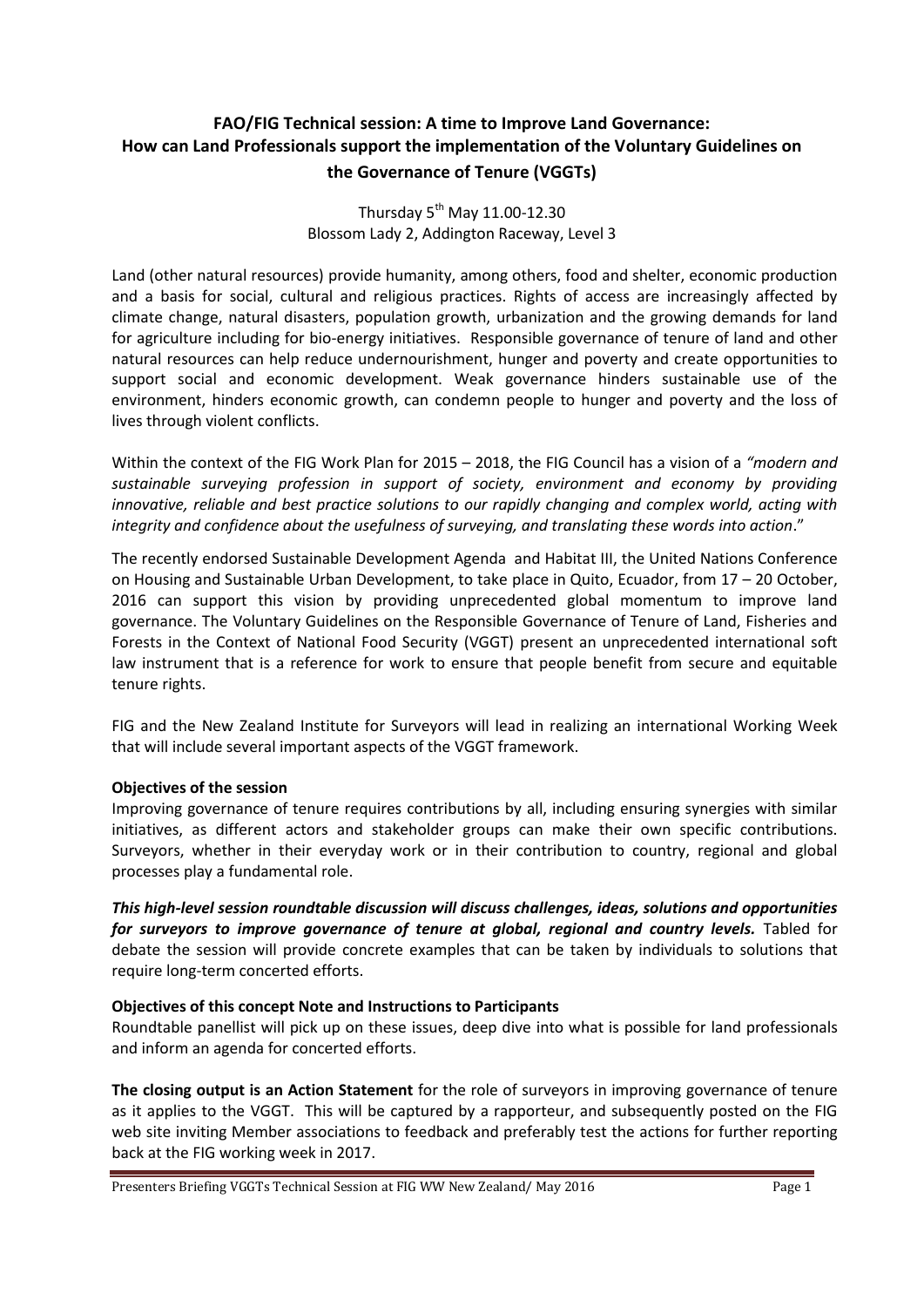The event will address the questions:

- What are the global game changers that support efforts to improve land governance?
- What lessons have been learnt by the 'early adopters approaches'
- What necessary requirements are for land professionals effective input and roll-out of the VGGT within their own country levels?

#### **Outcomes**

The outcome of the discussions will

- Hear the closing panel clarifying their feedback and possible actions from the discussions.
- Feed into a joint FIG/ FAO Policy Brief on actions for the role of surveyors in improving governance of tenure as it applies to the VGGT, and
- Be used as an inputs into other FIG Member Association's debates, e.g the Africa FIG Regional Networks event 2016.

In the roundtable session speakers will cover the key topics of:

- Overviewing the VGGT content
- Legal recognition and allocation of tenure rights and duties, specifically customary tenure systems
- Responses to emergencies specifically applied to Natural disasters
- Ensuring a gender equal approach for men and women in policy and implementation strategies.
- Applied to Land management experiences from participants including land administration and valuation.

#### **Session format and Opening Questions:**

## **1. Opening: (7 mins) Chair Diane Dumashie:**

- Short introduction on purpose of roundtable i.e. Identify different actors and stakeholder groups and their specific contribution made by LP's to improve country, regional and global processes
- $\bullet$  + 2 sentence bio intro of each panellist, and
- brief introduction to need for improving governance of tenure and SDG as game changers
- **2. Setting the scene: Paul Munro-Faure: The VGGT: Approach, Global game changing and Relevance to Land Professionals (13 mins)**
- Diane's opening to PMF: What are the VGGT in the context of a global game changer and specifically the relevance and lessons learnt from the 'early adopters approaches' ?
- **Addressed to PMF:** How was this process envisaged as a game changer to Land Professionals in their contribution to improving land governance?

## **3. Open to audience for Q One & A (10 mins)**

- What are your views on what you have heard?
- What is the potential contribution of FIG and partners to the follow-up and review of implementing the VGGT?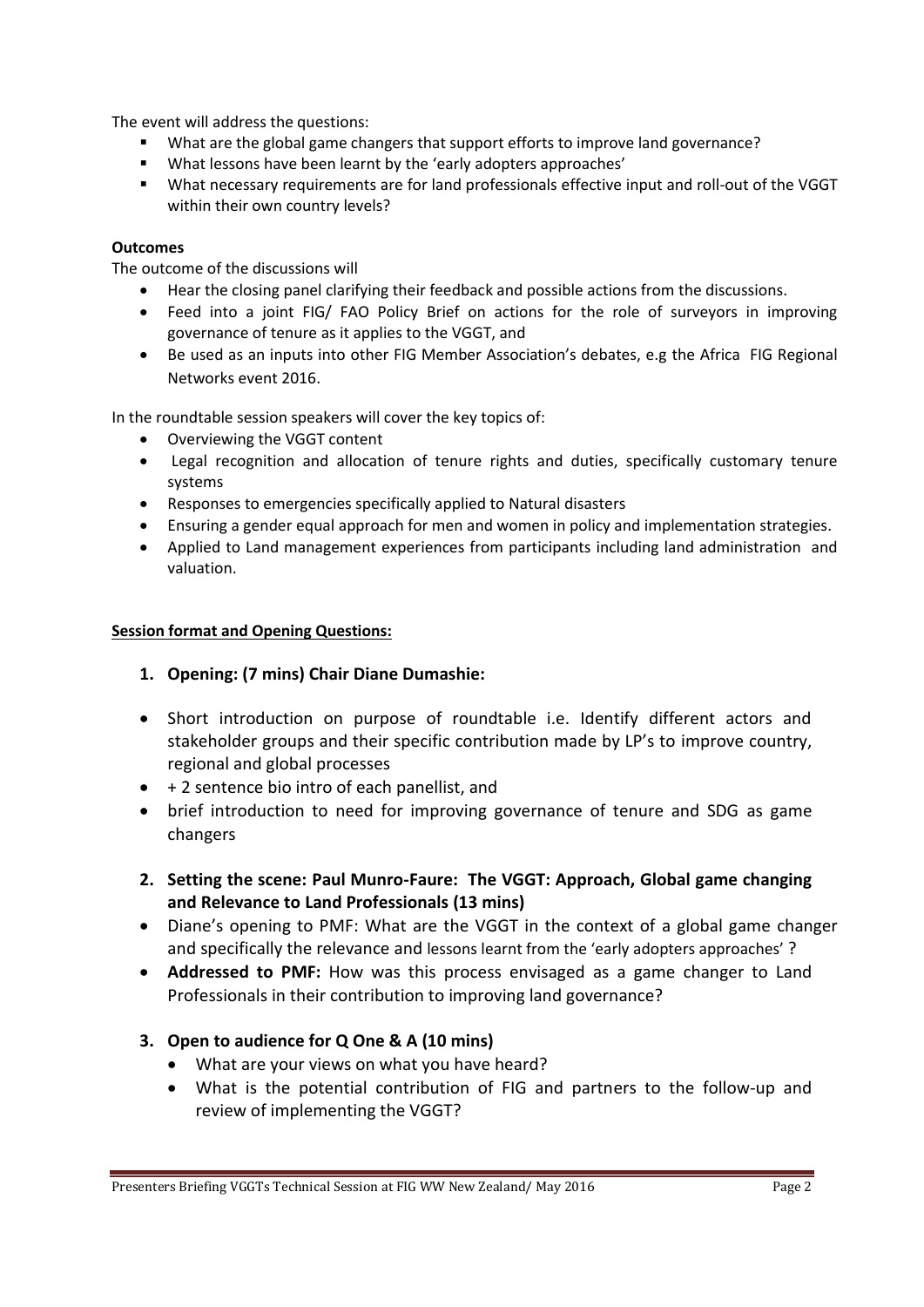- *4.* **Question set Two to Panellist: Taking as our lead headings from within the VGGT's, what is the role of land professional's surveyors (***i.e what challenges lie ahead and perhaps early ideas for solutions )*
- **Addressed to Nepal:** Responses to emergencies specifically applied to Natural disasters (Total 20 mins)
	- I understand that you were involved in the Nepal VGGT National workshop, can you briefly tell us the aim of the workshop, and specifically what, if any lessons could be drawn on the role that land professional may play in implementing the VVGT in this context *( 4 mins*)

# **And addressed to Floor ….**

- What are your views on what you have heard?
- What is the potential contribution of FIG and partners to the follow‐up and review of implementing the VGGT?

**Addressed to Uganda:** Legal recognition and allocation of tenure rights and duties, specifically customary tenure systems

 With your experience supporting the government to implement customary certificates of ownership in Uganda, do you see that the VGGT help or hinder the opportunity to combine the Statutory with the customary systems? (4 mins)

**And addressed to the Floor:** Whilst on this topic of Legal recognition, I'd like to ask a question to two different audience participants:

- Administration of Tenure/ Richard Grover: Taxation/ valuation:
- Administration of Tenure/ tbc / Spatial planning
- Administration of Tenure/ Cherise tbc / open:

## **Back to Uganda and Floor to explore**

- With your capacity building hat on, What are the necessary requirements for an effective follow‐up and review of land professionals input and roll-out of the VGGT within their own country levels?
- **5. Roundtable Question set Three to Panellist and Q/A: Global game changers and their relevance to surveyors (***practical ideas and next steps***) (***20mins***):**
- **Addressed to Samoa:** Cross cutting themes such as gender equal approach for men and women (*4 mins*)
	- Having successfully written the Technical gender Guidelines for the Samoan VGGT implementation framework what was the most rewarding aspect in the collaborative process?

Presenters Briefing VGGTs Technical Session at FIG WW New Zealand/May 2016 Page 3